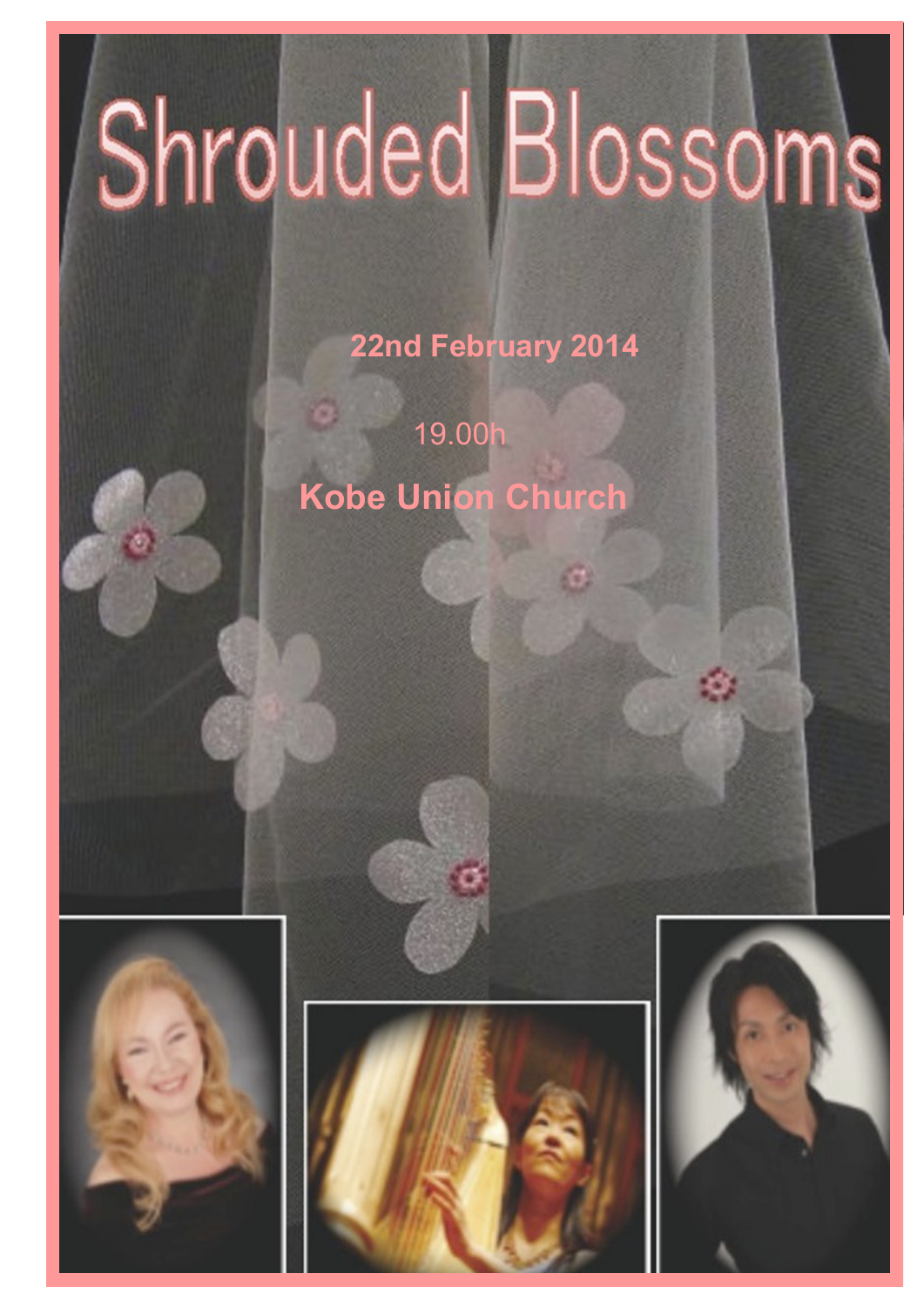# **Concert Program "Shrouded Blossoms**"

Donna Tatsuki, Soprano Chiaki Noda, Harp Kanji Wakiyama, Pianoforte

## **F. SCHUBERT (1797-1828)** *AN DIE MUSIK* **OP.88-4 D547**

#### **H. TRNECEK (1858-1916)** *SCHUBERT-FANTASIE* **OP. 7**

#### **R. SCHUMANN (1810-1856)** *LIEDERKREIS* **OP. 39**

In der Fremde Intermezzo Waldesgespräch Die Stille Mondnacht Schöne Fremde Auf einer Burg In der Fremde Wehmut **Zwielicht** Im Walde Frühlingsnacht

## **R. SCHUMANN** *DREI GESÄNGE AUS LORD BYRONS HEBRÄISCHEN GESÄNGEN* **OP. 95**

Die Tochter Jephtas An den Mond Dem Helden

# **K. WAKIYAMA (1968- )** *SHROUDED BLOSSOMS* **(TANKA BY TOHOKU**

**TSUNAMI SURVIVORS)\***

\* Japan Premiere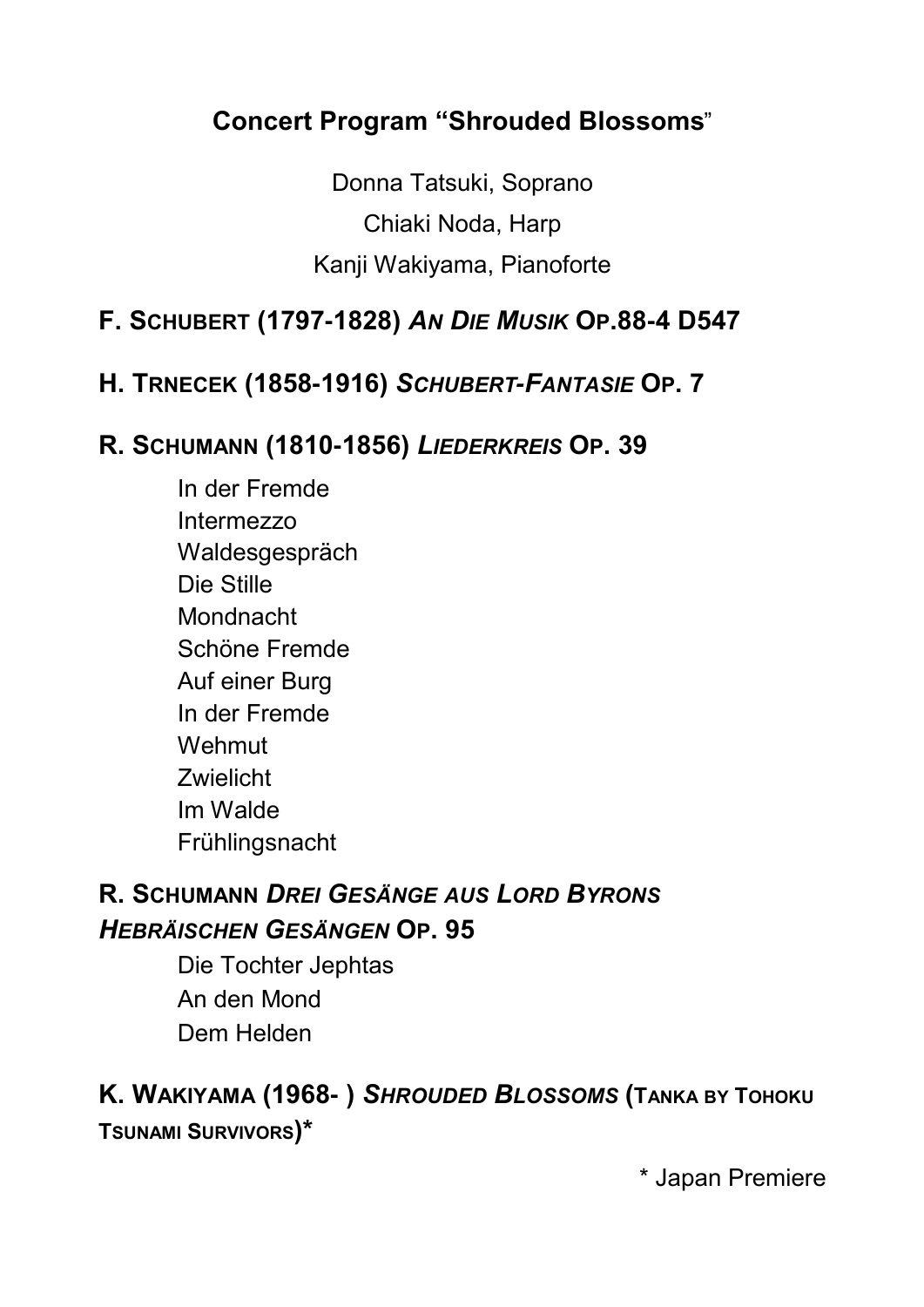#### **NOTES**

This evening's concert begins with Franz Schubert's *An Die Musik*, a hymn to the art of music, and one of his best-known songs.

Harpist, pianist and conductor Hans Trneček tirelessly promoted a Czech national style of music, especially in the realm of opera, and championed Smetana's works. His early Schubert-Fantasie brings back Schubert's most beloved themes of his era. You will recognize whiffs of Der Lindenbaum, Lob der Tränen, Ständchen and Wohin? ingeniously woven into a sweeping emotive tapestry. Schubert's spirit must be "smiling through the tears"…

Robert Schumann made significant contributions to all the musical genres of his day but may be best remembered for his songs and piano music. Schumann intended to be a pianist before a composer. Piano preludes, interludes and postludes are extremely important in his songs. The relationship between the singer and pianist is that of a duet more than that of a soloist with an accompanist. Liederkreis Op. 39 is a song cycle comprised of twelve songs (poetry by Joseph Eichendorff).

Schumann's three songs of Opus 95 are based on Julius Körner's translations into dialect of George Gordon (Lord) Byron's Hebrew Melodies. The first song depicts the fanatic loyalty of General Jephta's daughter who agrees to be sacrificed as a result of her father's tragically reckless vow to God in exchange for a military victory. The second, *An den Mond*, offers a quiet interlude before the bombastic final energy of *Dem Helden*.

The program closes with the Japan premiere of K. Wakiyama's *Shrouded Blossoms*. The title "Shrouded Blossoms" was inspired by a line of verse written by a survivor of the Tohoku Tsunami. Although conventionally a shroud alludes to death, it may also be a protective covering. Blossoms are harbingers of spring, renewal and hope. Each section of the composition renders a musical expression of the images and emotions evoked by the tanka verses. The sequence of verses travel from the normalcy of preearthquake life through the stages of rescue, relief and recovery towards the "new normalcy" wherein survivors have been transformed and in some ways, may have transcended their suffering.